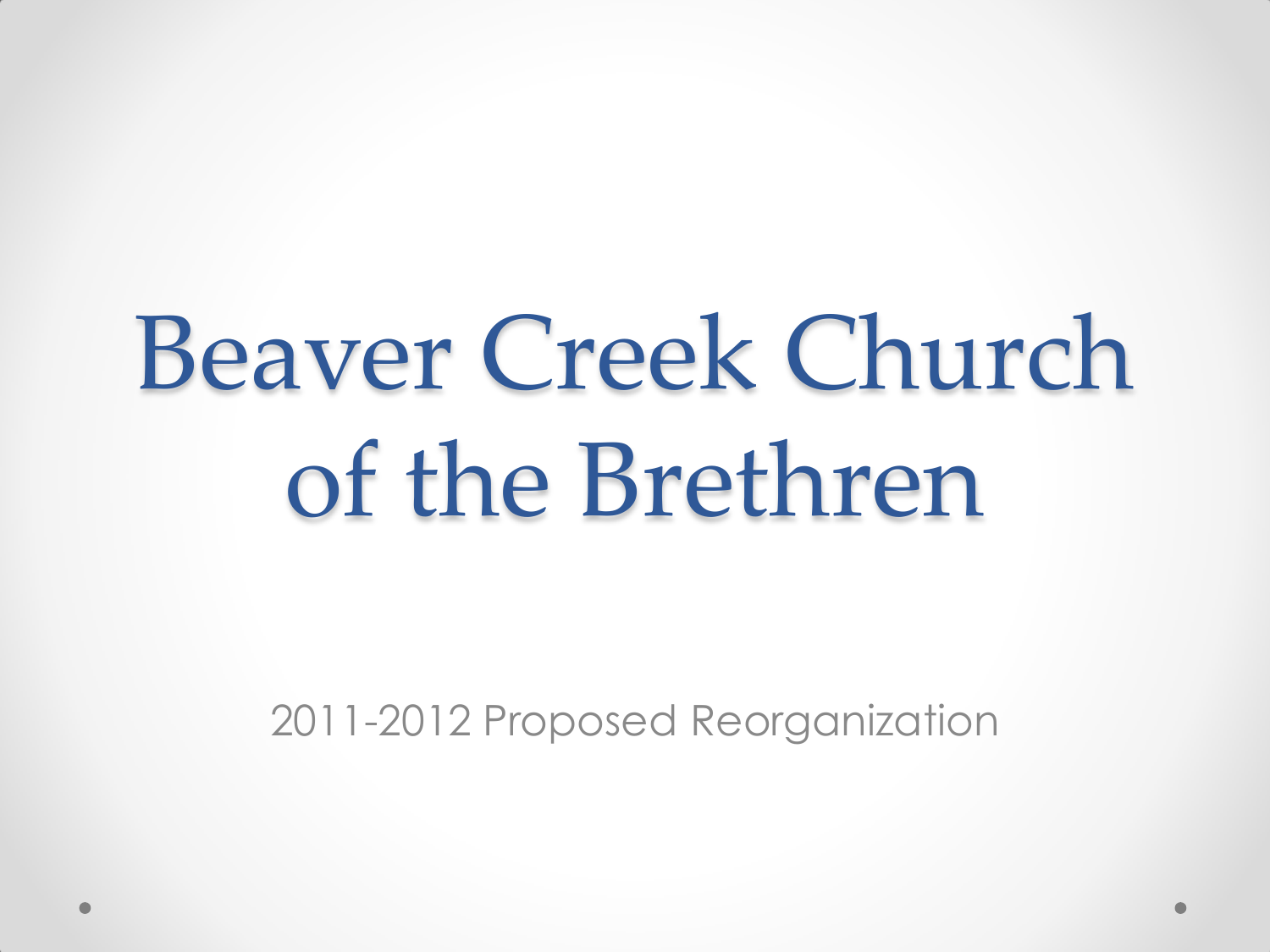### Our charge

• We were asked to review the church's organization and recommend changes to increase our effectiveness in fulfilling the church's mission:

*Beaver Creek Church of the Brethren is a loving, caring and authentic fellowship of believers empowered by the Holy Spirit and called to be God's church: to worship, humbly serve others and proclaim Jesus Christ.*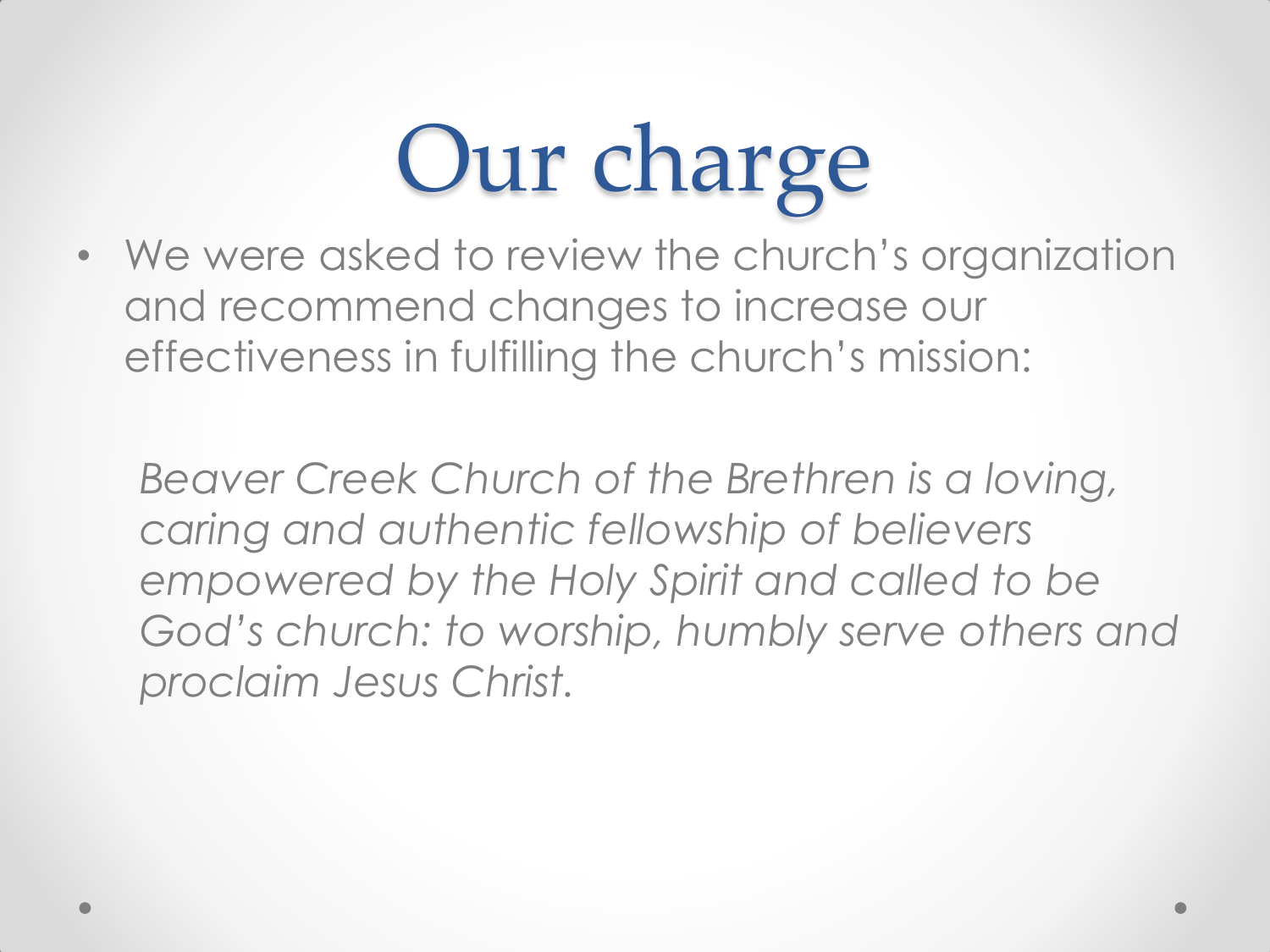### What we did

- Proceeded with prayer and consensus
- Used others' models for reference
	- o Shenandoah District reorganization
	- o Oakton Church of the Brethren plan
	- o Pleasant Valley Church of the Brethren plan
- Adapted others' ideas did not adopt any one plan wholesale
- Designed the new organization
- Drafted proposed changes to constitution and bylaws ("the polity") implementing new structure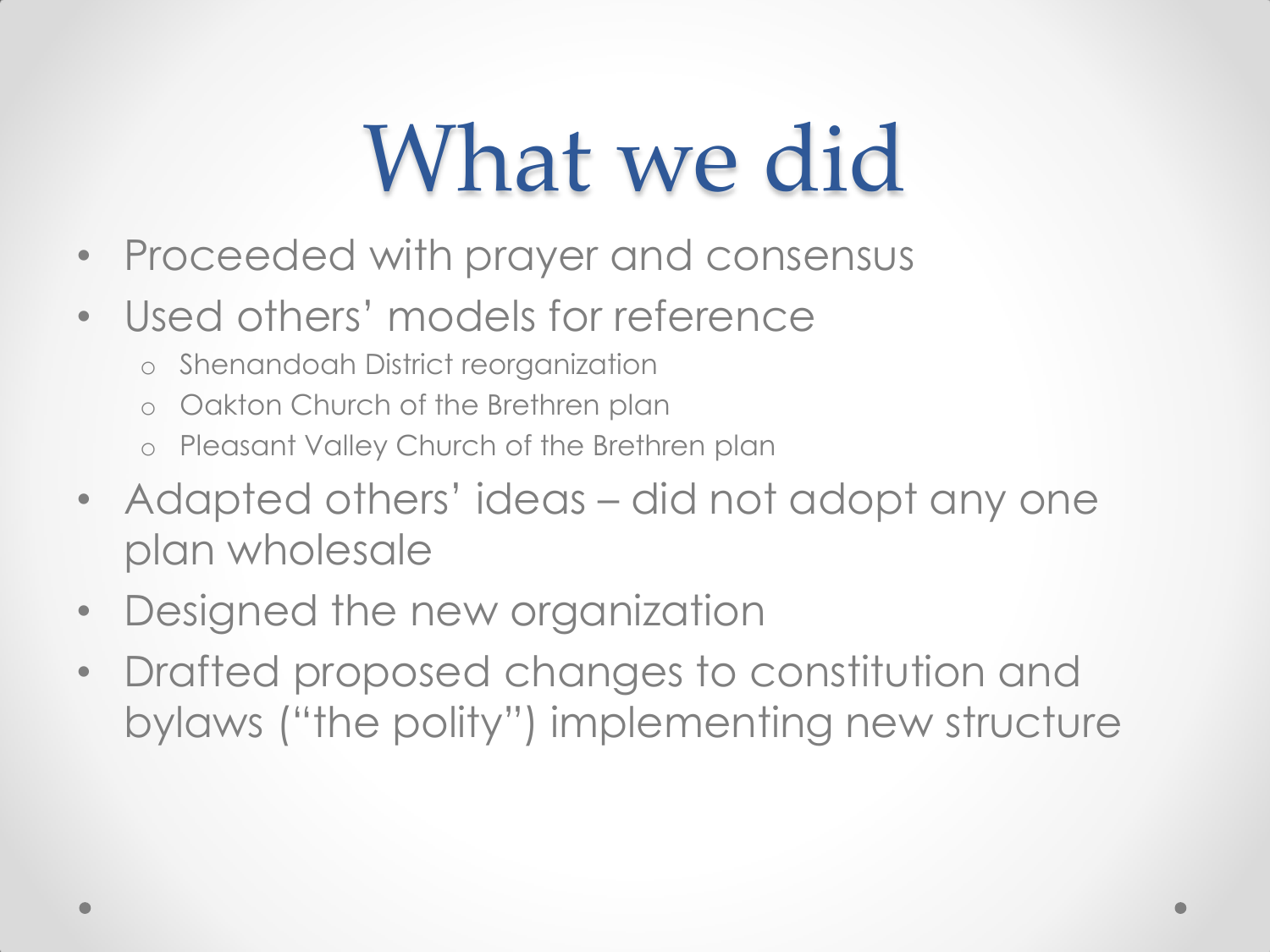### Current weaknesses

- Difficulty filling slots on Board and committees
- Uncertainty of assignment when we ask someone to serve on the Board
- Redundant meetings, but required of anyone who wants to serve
- Imbalance and overload of current duties
- Lack of continuity of leadership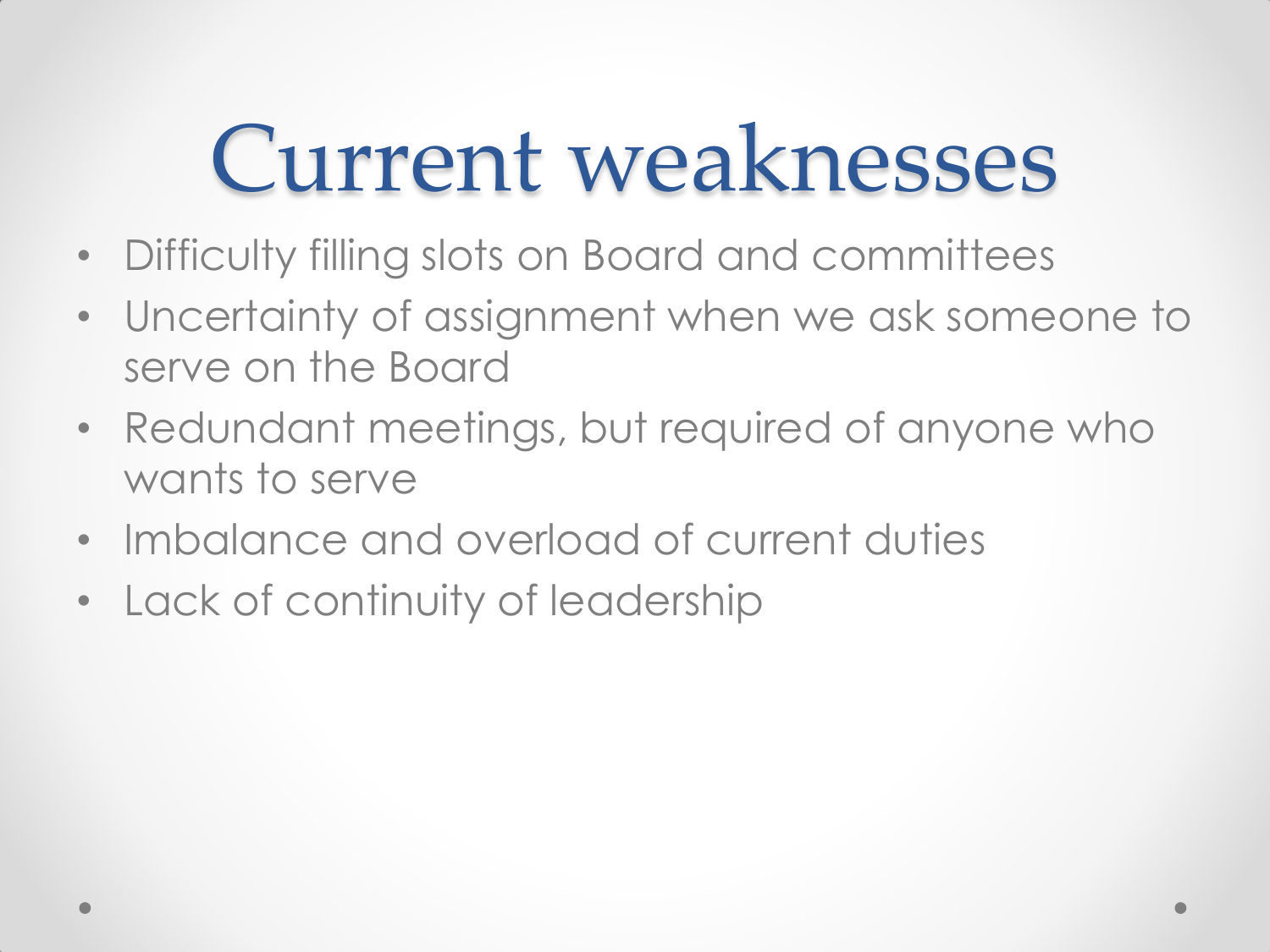## Current organization

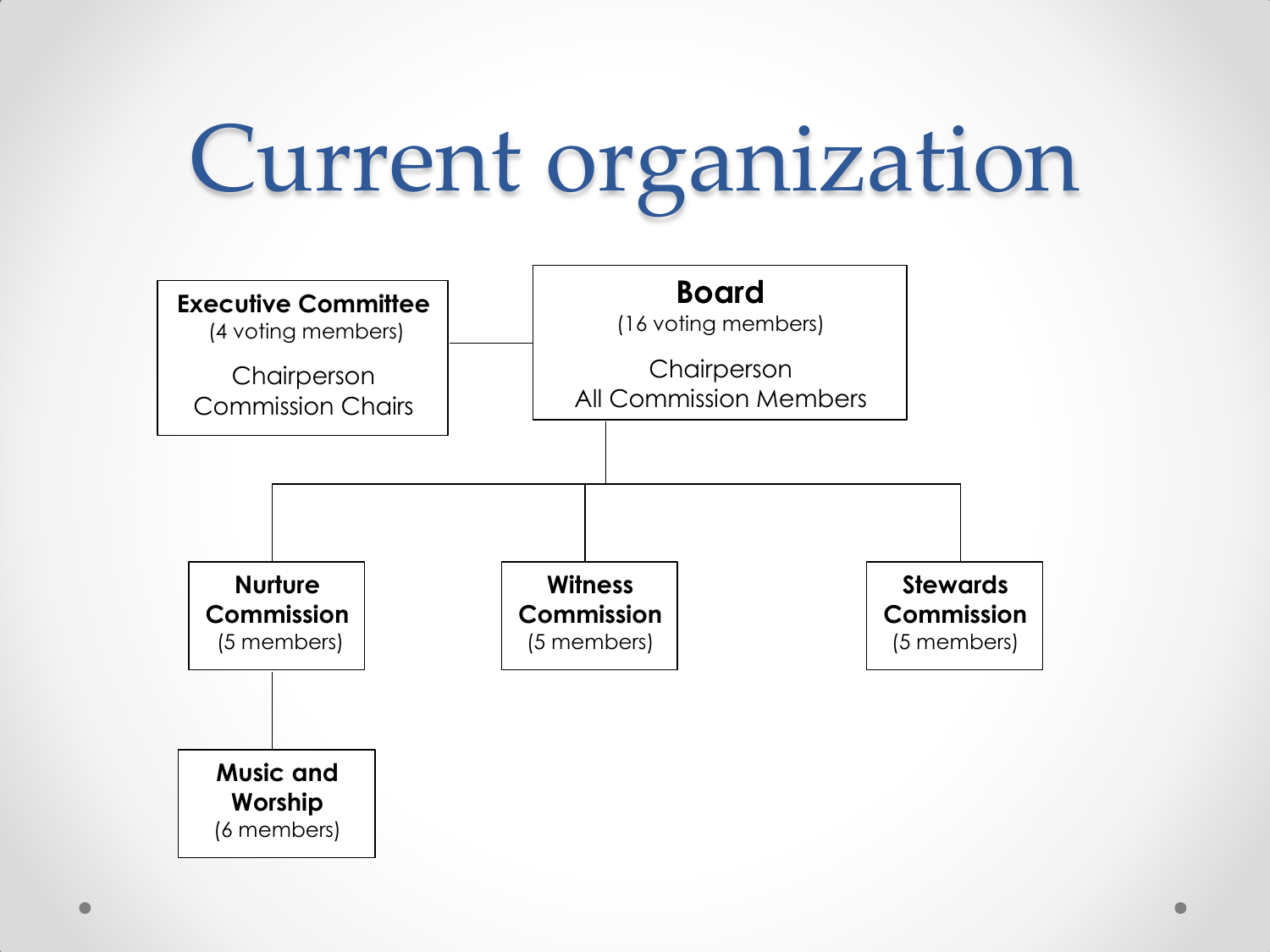## Principles of our solution

- Making our organization less bureaucratic, "flatter"
- Empowering small groups to make program decisions and then report, rather than requiring centralized action
- Intentionally trying to match peoples' strengths with congregational needs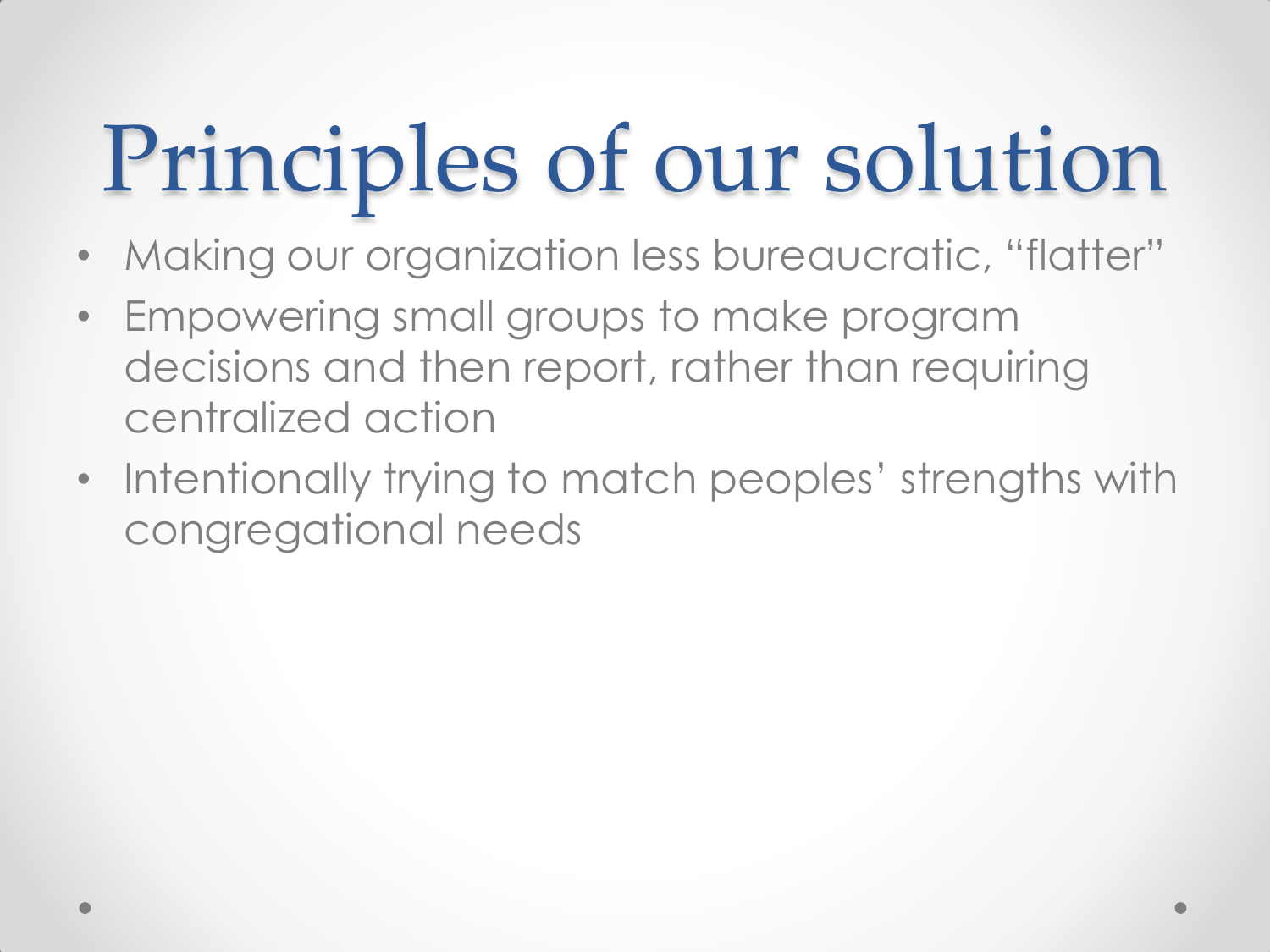# How we propose doing it

### • Focus Teams, working for the church in defined areas

- o Three voting members may recruit other help as needed
- o Members serve staggered three-year terms
- o The teams choose their own chairperson and representative to the Leadership Team – may or may not be the same person

### • Leadership Team

- o Made of representatives of the eight focus teams, plus a chairperson
- o Chairperson is voted on separately by the congregation
- o Each year the congregation votes on a "chair-elect" who will be a nonvoting member of the Leadership Team for one year prior to serving their year as chairperson

### • Gifts and Calling Team

- o Runs a gifts and interest survey of members, and then with consultation proposes a ballot of focus team members, chair and chair-elect
- o Operates independently of the Leadership Team and the pastor, and the ballot does not need approval prior to going before the congregation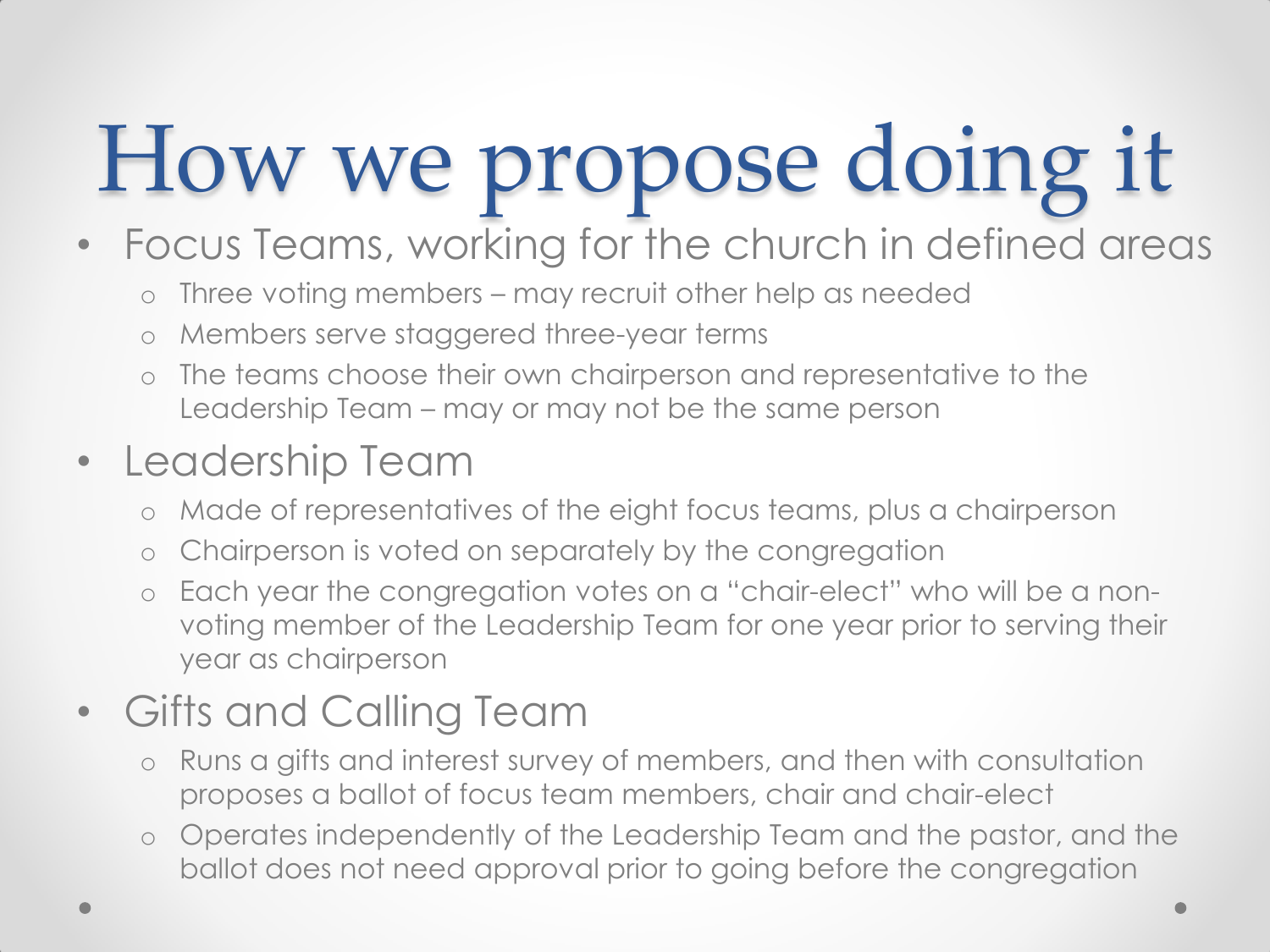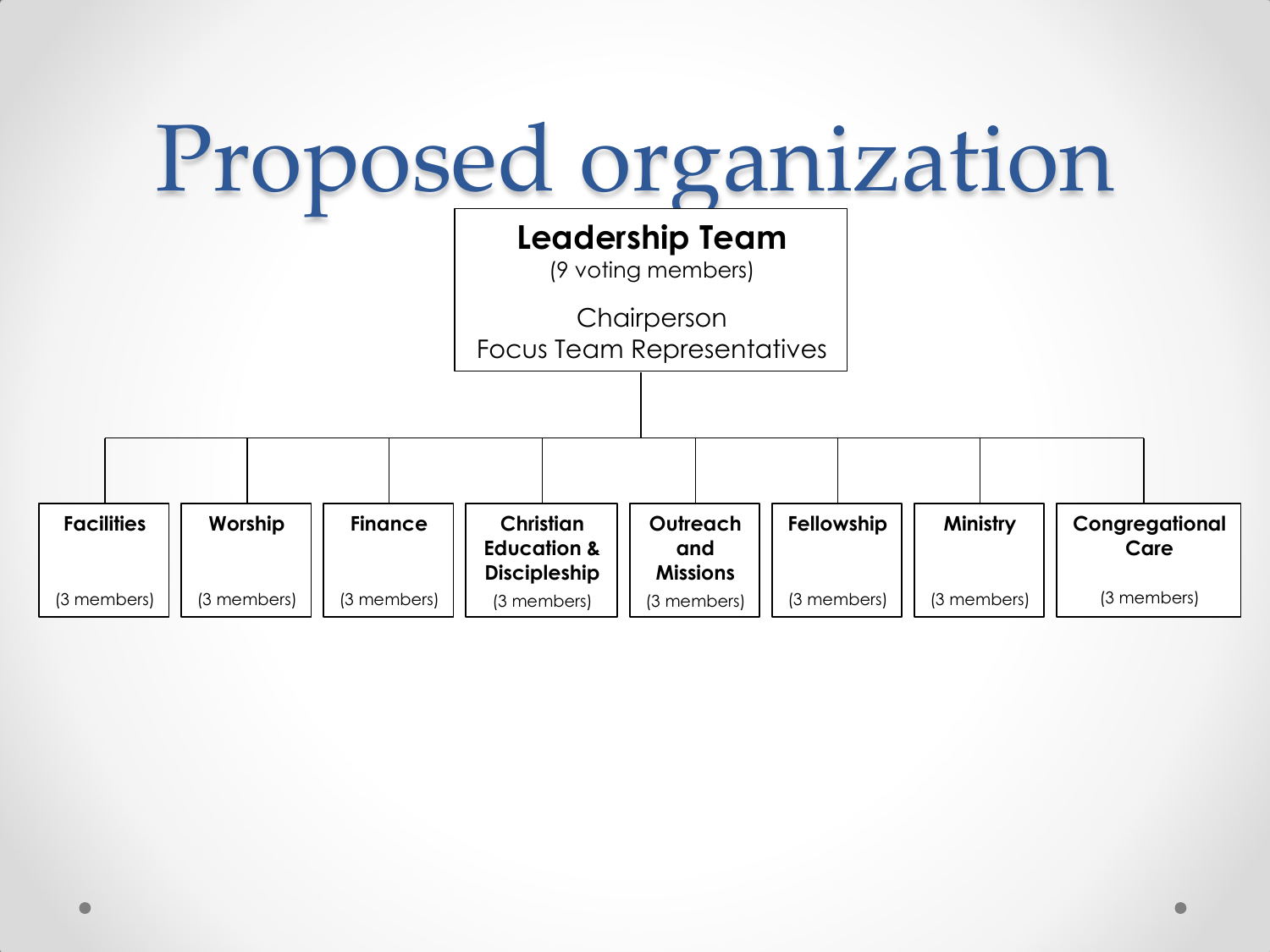# Proposed focus teams

#### **Facilities**:

The Facilities Team is responsible for the care, protection and maintenance of all church property including structural and cosmetic repair, capital improvements, grounds maintenance and custodial care.

#### **Worship**:

The Worship Team is responsible for fostering the spiritual life of the congregation through music and worship, and accounts for all aspects of schedule, personnel and preparation of the worship space for all regular Sunday and special services.

#### **Finance**:

The Finance Team is responsible for managing and guiding the stewardship program of the church including appropriate staffing, giving and tithing, and budget.

#### **Christian Education and Discipleship**:

The Christian Education and Discipleship Team is responsible for the educational program of the church, including Sunday School, bible study, youth and children's programs and resources.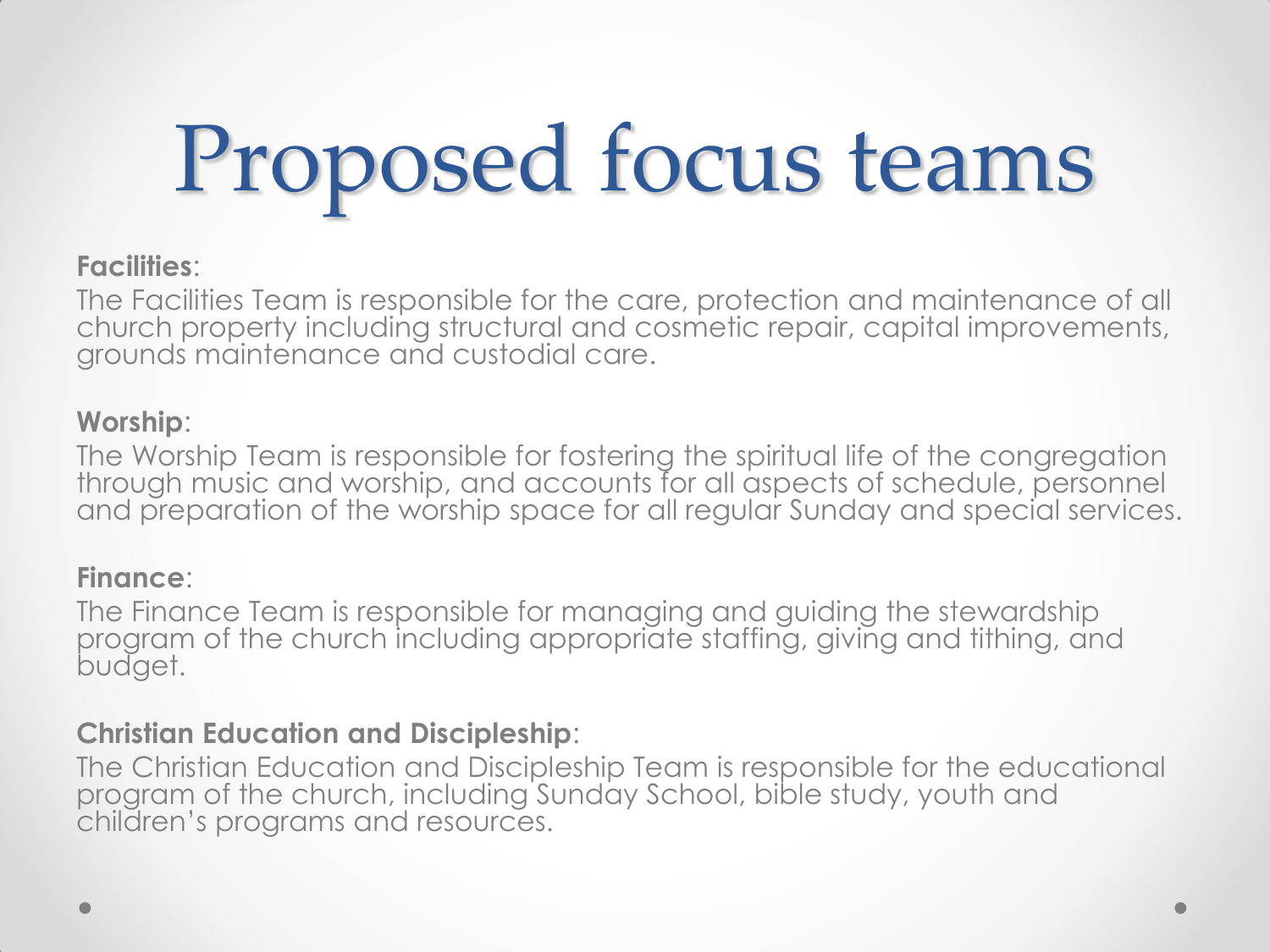# Proposed focus teams

#### **Outreach and Missions**:

The Outreach and Missions Team is responsible for directing the congregation's witness to the world through evangelism, church extension, ecumenical relations, missions, social action and ministry to the needy.

#### **Fellowship**:

The Fellowship Team is responsible for organizing and promoting the social activities of the church and for the preparation, clean-up and care of facilities and supplies utilized in fellowship.

#### **Ministry**:

The Ministry Team provides for the needs of the Pastor and others with ministry leadership through support, evaluation and representation to the church body.

#### **Congregational Care**:

The Congregational Care Team provides for the needs of the congregation through support, communication, spiritual renewal and prayer.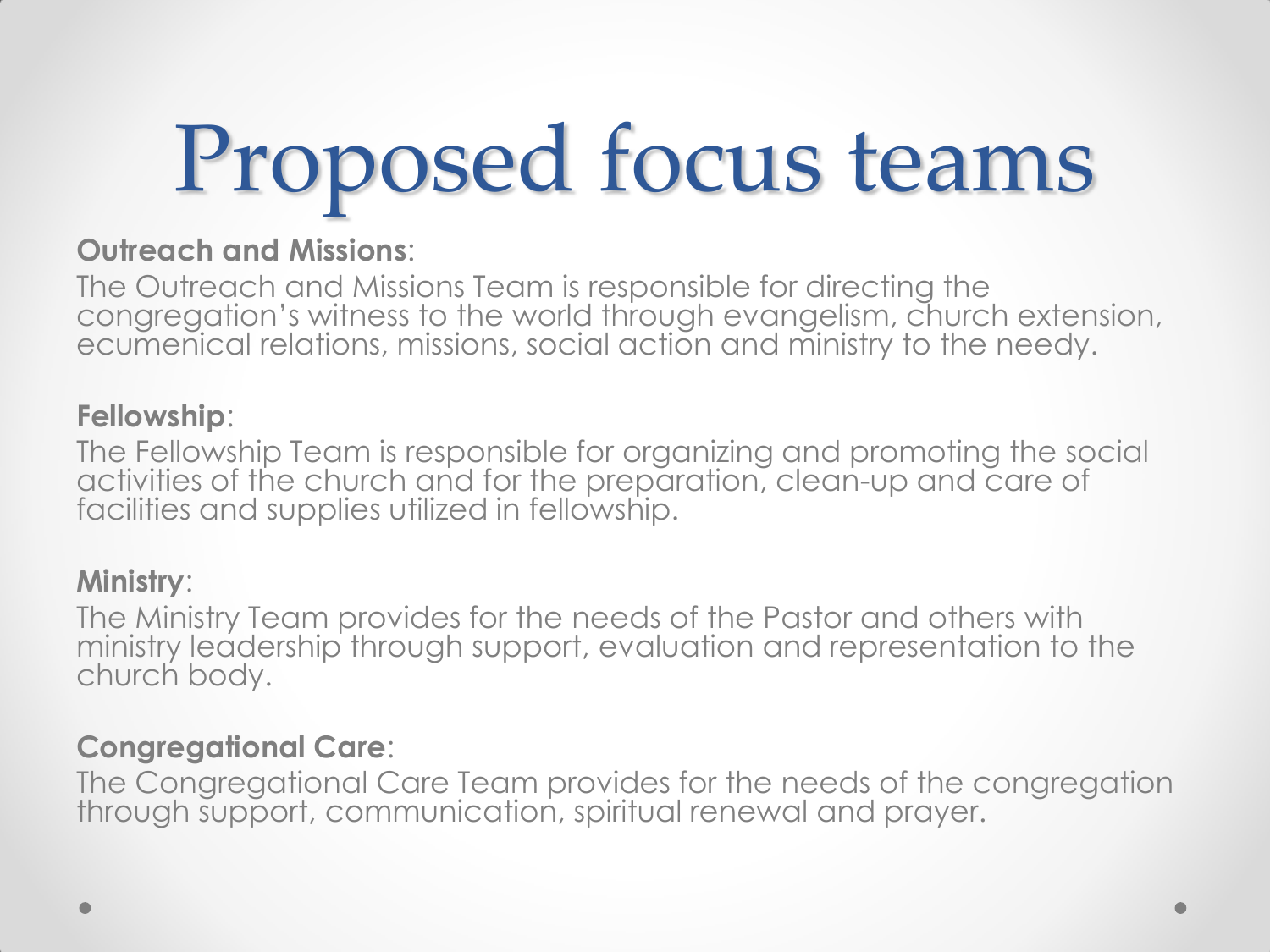## Expected advantages

- Serving the church should be more attractive
	- o Those accepting nominations will know where they're being asked to serve
	- o Smaller teams of people ensure that each voice is heard and valued
	- o No mandatory meeting schedules each team can set its own schedule
	- o Fewer people will be required to meet multiple times each month, so we can spend "less time meeting" and "more time doing"
		- One representative from each focus team on the Leadership Team vs. *all* members of the current commissions serving on the board
		- 9 voting members on the proposed Leadership Team vs. 16 voting members on the current board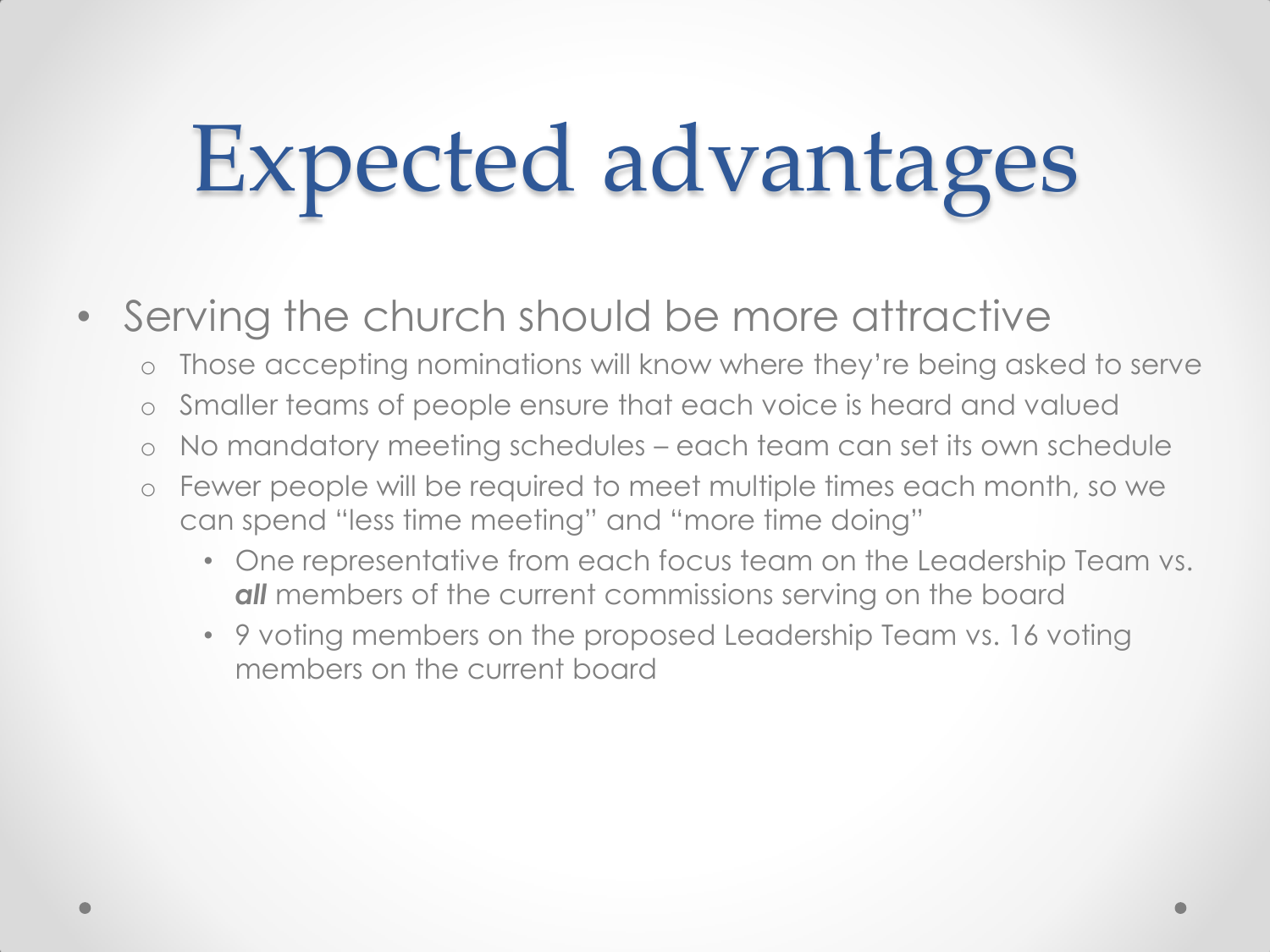# Expected advantages

- There will be a better match of people's gifts and positions
	- o Members can serve in their area of interest and expertise
	- o The church will benefit by having the appropriate people performing the specific business of the church, according to their gifts and talents
- We can be more effective in our church mission
	- o The Leadership Team can spend less time reviewing what has already been done and more time on big-picture issues
	- o The Ministry Team will be able to provide valuable and focused feedback and direction to our pastor, allowing him or her to best know and serve the needs of the congregation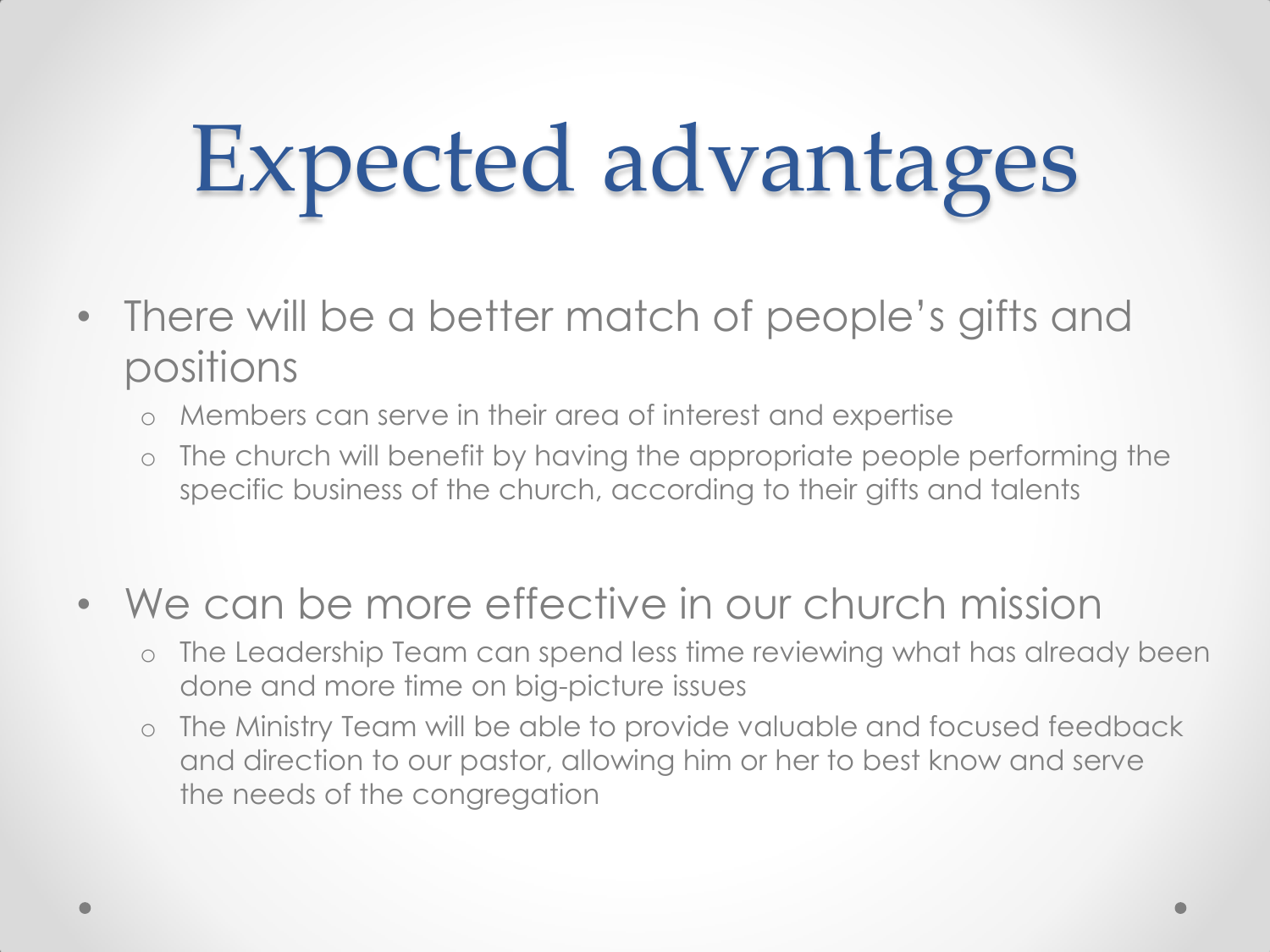### What we didn't do

- We did not propose any changes to the mission or organization of the Deacon Board
- We did not propose any change to the mission or organization of Women's Fellowship and Men's **Fellowship**
- We did not adopt or carry over detailed instructions about what must be done each year
- We did not attempt to write in a different balance of fellowship and outreach, but concentrated on overall effectiveness